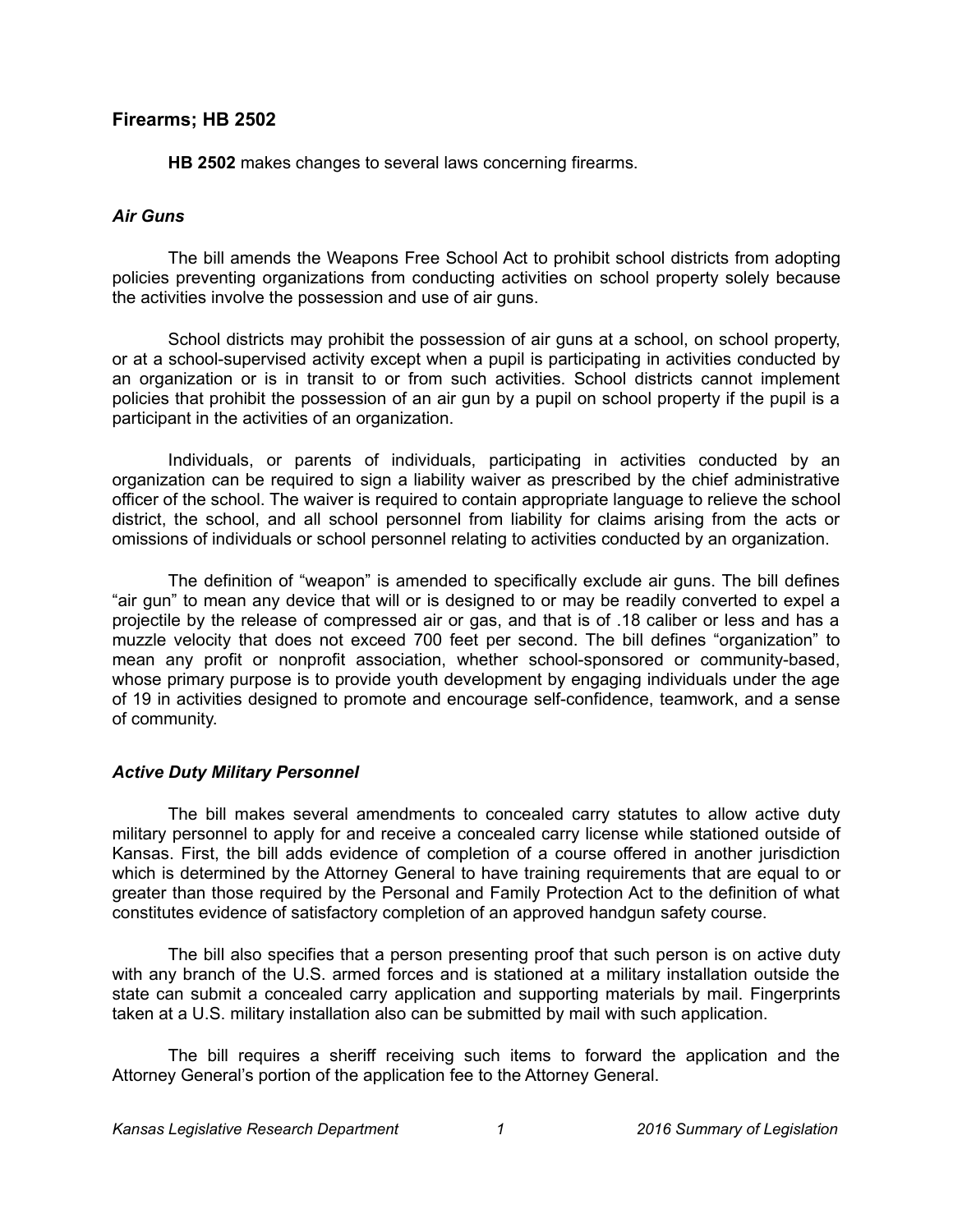### *Public Employers and Employees*

The bill prohibits public employers from restricting or prohibiting through personnel policies any employee legally qualified to conceal carry from carrying a concealed handgun while engaged in employment duties outside the employer's place of business, including while in a means of conveyance. School districts are specifically exempted from the definition of public employer.

# *Public Buildings*

Under previous law, the concealed carrying of firearms could be prohibited throughout the entirety of state and municipal buildings by the governing body or chief administrative officer of the building. The bill makes the requirements for prohibiting concealed carry in public areas the same as those found in continuing law for prohibiting concealed carry in public buildings: the building or public area must have adequate security at all public access entrances to ensure no weapons are permitted to be carried in the area or building and must conspicuously post the prohibition. The bill specifies such public areas could be posted with either permanent or temporary signage approved by the governing body or the chief administrative officer if no governing body exists.

"Public area" is defined as any portion of a state or municipal building that is open to and accessible by the public or is otherwise designated as a public area by the governing body or the chief administrative officer, if no governing body exists, of such a building. The bill defines "public employer" as the State and any municipality as defined in KSA 2015 Supp. 75-6102 (under this statute, a "municipality" means any county, township, city, school district, or other political or taxing subdivision of the state, or any agency, authority, institution, or other instrumentality thereof).

The bill specifies that the chief judge of each judicial district may prohibit the carrying of concealed firearms into courtrooms or ancillary courtrooms within the district provided the public area has adequate security measures to ensure that no weapons are permitted to be carried into the area and the area is conspicuously posted in accordance with the law.

The bill also states that exemptions from the Personal and Family Protection Act for state and municipal buildings found in previous law expire July 1, 2017. No specific expiration date was included in law previously.

## *Restricted Access Entrances*

The bill amends the Personal and Family Protection Act to allow entry through restricted access entrances for persons who are not state or municipal employees or otherwise authorized to enter a state or municipal building through a restricted access entrance.

To qualify for restricted access entry, such persons will be required to:

• Obtain authorization from the chief law enforcement officer, governing body, or the chief administrative officer (if no governing body exists) to enter such state or municipal building through a restricted access entrance;